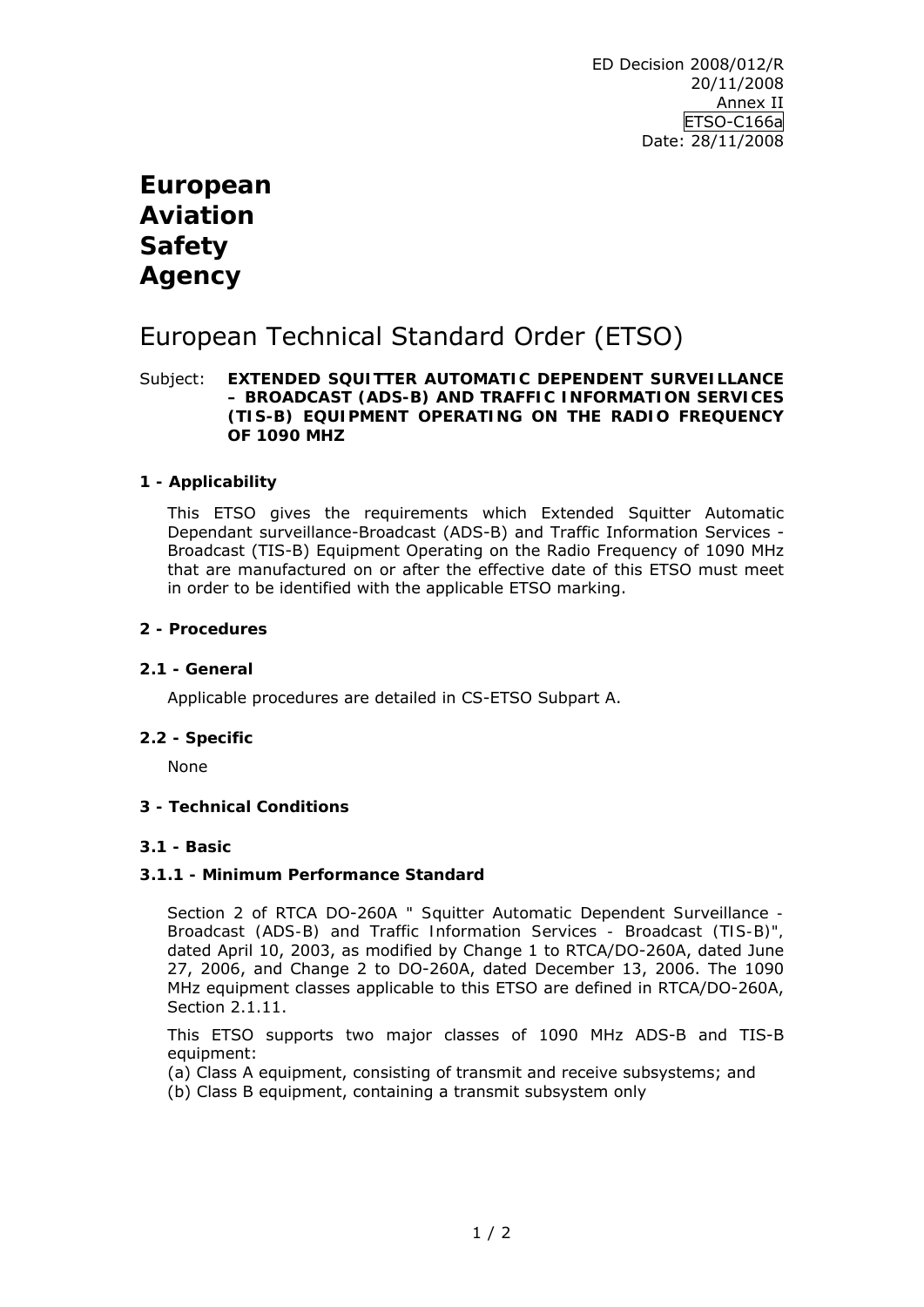**(a) Class A equipment** includes Classes A0, A1, A2 and A3. This standard requires 1090 MHz airborne Class A equipment to include the capability of receiving both ADS-B and TIS-B messages and delivering both ADS-B and TIS-B reports, as well as transmitting ADS-B messages. A Receive-only Class of equipment is allowed.

**(b) Class B equipment** includes Classes B0 and B1. Classes B0 and B1 are the same as A0 and A1, except they do not have receive subsystems. Note that Classes B2 and B3 are not for aircraft use.

## **3.1.2 - Environmental Standard**

EUROCAE ED-14E (RTCA DO160E) "*Environmental Conditions and Test Procedures for Airborne Equipment"* from March 2005.

The means for verifying equipment performance must be consistent with the test procedures specified in section 2.3 of RTCA/DO-260A dated April 10, 2003 Change 1 to RTCA/DO-260A, dated June 27, 2006, and Change 2 to DO-260A, dated December 13, 2006.

## **3.1.3 - Computer Software**

If the article includes a digital computer, the software must be developed according to EUROCAE ED-12B (RTCA DO-178B) "*Software Considerations in Airborne Systems and Equipment Certification"* from 1992.

#### **3.2 - Specific**

None

## **4 - Marking**

#### **4.1. - General**

Marking is detailed in CS-ETSO Subpart A paragraph 1.2.

## **4.2. – Specific**

Transmitting and receiving components must be permanently and legibly marked.

The following table explains how to mark components.

RTCA/DO-260A provides the equipment class in Section 2.1.11, and the receiving equipment type in Section 2.2.6.

| If component can:                              | Mark it with:                                                   | Sample marking pattern:                    |
|------------------------------------------------|-----------------------------------------------------------------|--------------------------------------------|
| Transmit and receive                           | Equipment class it<br>supports, and Receiving<br>equipment type | Class A0/Type 1                            |
| Transmit, but not receive   Equipment class it | supports                                                        | Class B1, or<br>Class A3-Transmitting Only |
| Receive, but not transmit   Equipment class it | supports, and Receiving<br>equipment type                       | Class A2/Type 2-Receiving<br>Only          |